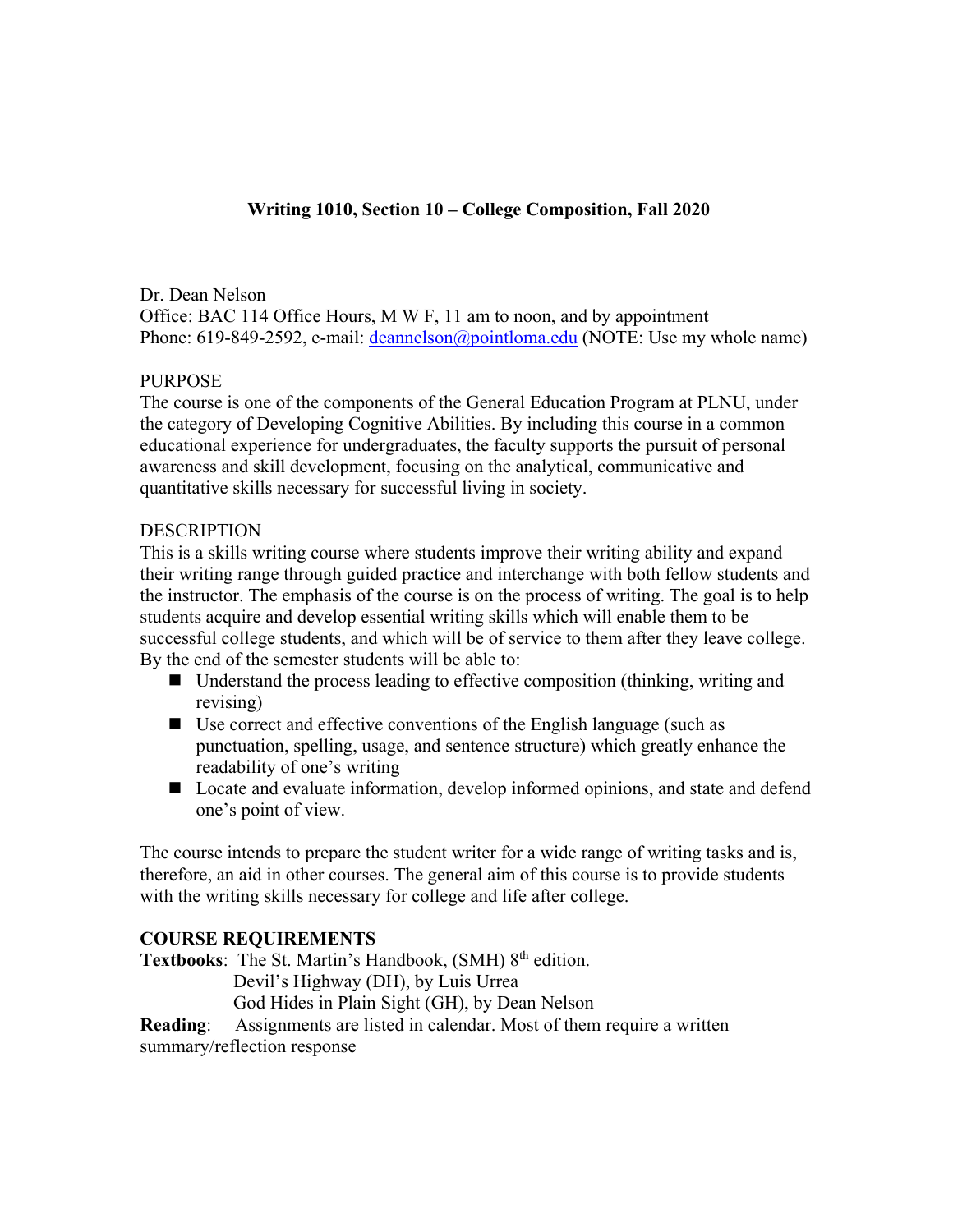**Writing**: Each student will write four essays (including the final exam) of approximately 3-5 pages each. Most reading assignments require a written response – there is something due almost every day we meet. The reading reflections must include at least these two questions: 1). What was the main idea/summary of the assigned pages? And 2). What did the pages make you think about? Also, each student will write a research paper of approximately 10 pages. There will be some in-class writing assignments.

Department Policy on Plagiarism: The Department of Literature, Journalism and Modern Languages deems intellectual and academic integrity to be critical to academic success and personal development; therefore, any unethical practice will be detrimental to the student's academic record and moral character. Students who present the work of others, which includes buy is not limited to borrowing another student's work, buying a paper, or using the thoughts or ideas of others as if their own (using information without citation), commit plagiarism. Students will be held accountable for plagiarized material whether the material was plagiarized intentionally or unintentionally. Plagiarized work will result in a failing grade for the assignment and possibly for the course. In either event, a written report will be filed with the department chair and area dean. The dean will review the report and submit it to the provost and the vice president for student development. It will then be placed in the student's academic file.

Academic Accommodations: All students are expected to meet the standards for this course as set by the instructor. However, students with learning disabilities who may need accommodations should discuss options with the instructor during the first two weeks of class and provide approved documentation and verification of need. The Academic Support Center is available to students for a variety of tutorial needs.

Attendance, Participation, Classroom Attire: The university catalogue says I can lower your grade after four absences, and can de-enroll you after six (those absences do not need to be consecutive). Others need to hear your take on things, and you need to hear others' take on things. Dress so that the focus is on the subject, not on you.

Writer's Studio: Students may be required to attend tutorial sessions while they take this course, based on the results of the two-part diagnostic exam they are given at the beginning of the semester. Students whose scores show they must take these tutorial sessions must pay a one-time fee for weekly tutorials. Failure to complete the 10 sessions before two weeks before the final exam will be given a grade of F for this course. All students are welcome to use the Writer's Studio for help with their assignments.

As required by our accrediting agencies, the following learning outcomes must be stated: